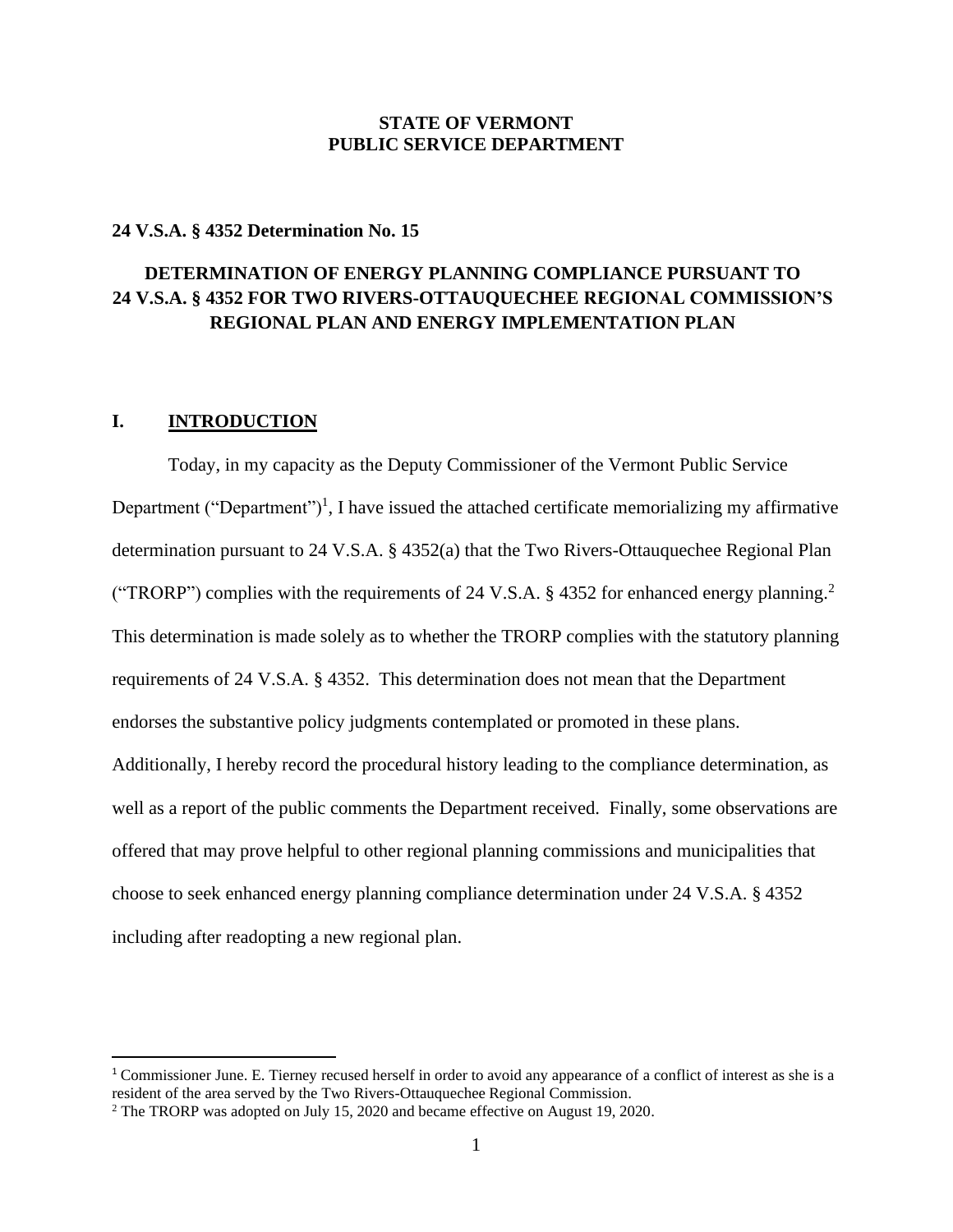### **II. PROCEDURAL HISTORY**

On August 31, 2020, the Two Rivers-Ottauquechee Regional Commission ("TRORC") submitted the TRORP (the "Plan") for a determination of compliance with the enhanced energy planning standards set forth in 24 V.S.A. § 4352.

On September 3, 2020, notice of a public hearing scheduled for September 29, 2020 was emailed directly to the TRORC.

On September 3, 2020, the Department solicited recommendations from the Secretaries of Agriculture, Food, and Markets; Commerce and Community Development; Natural Resources; and Transportation as to whether the Plan should be certified as compliant with the requirements of 24 V.S.A. § 4352. The Department received responses from the Agencies of Agriculture, Food, and Markets ("AAFM"), Natural Resources ("ANR"), Commerce and Community Development ("ACCD"), and Transportation ("AOT").

On September 4, 2020, notice of a public hearing scheduled for September 29, 2020 was posted on the Department's website.

On September 9, 2020, notice of a public hearing scheduled for September 29, 2020 was published in the Valley News and Journal Opinion.

On September 10, 2020, notice of the September 29, 2020 public hearing was published in the Herald of Randolph.

On September 11, 2020, notice of the September 29, 2020 public hearing was published in the Vermont Standard.

On September 29, 2020, the Department convened a public hearing via the Microsoft Teams Platform.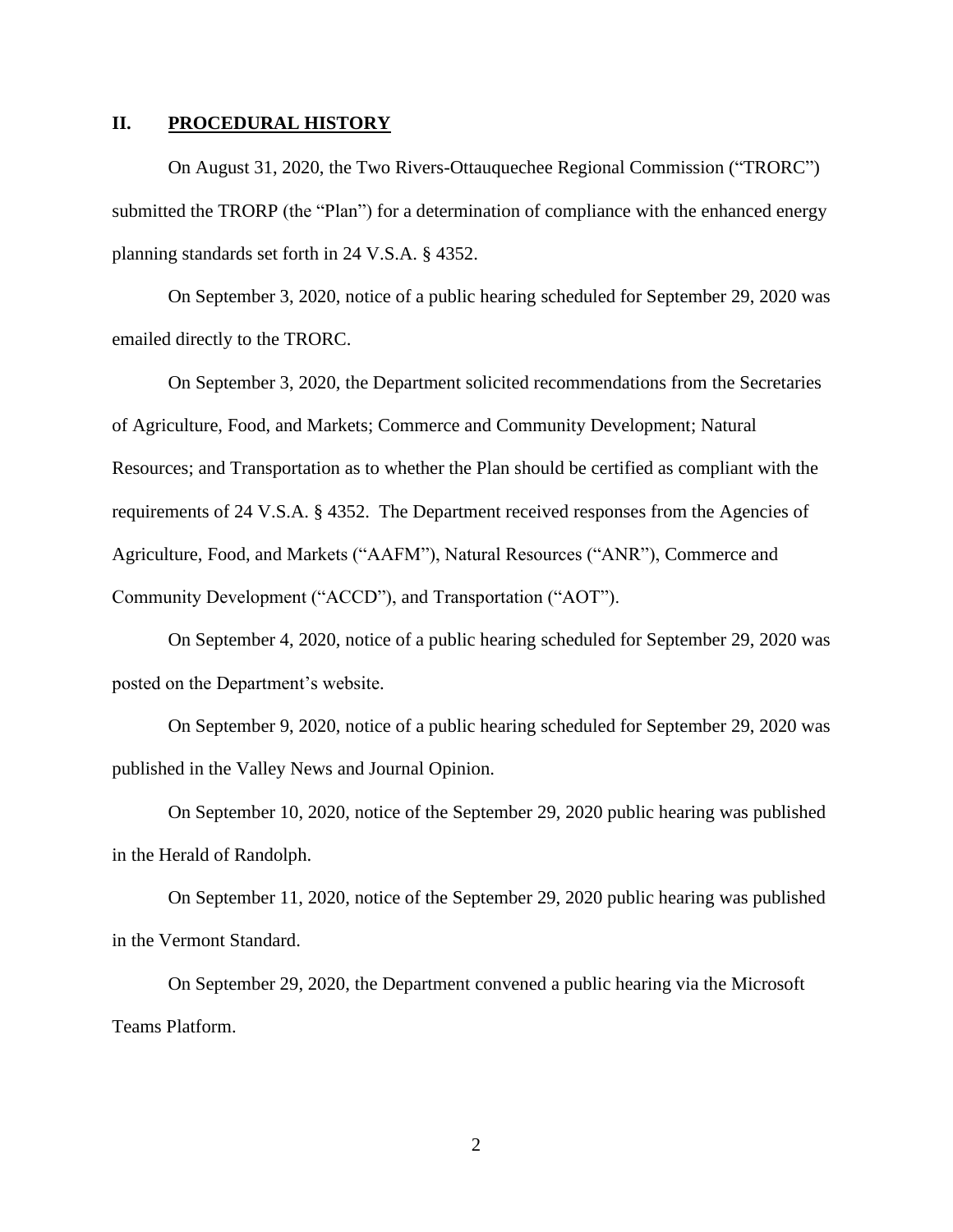#### **III. AGENCY COMMENTS**

#### *Agency of Commerce and Community Development*

ACCD stated that it did not have any comments on the Plan.

#### *Agency of Transportation*

AOT stated that it did not have any recommendations for changes to the Plan.

## *Agency of Natural Resources*

ANR stated that it did not intend to comment on the proposed certification of the Plan given that, other than updates to the data, TRORC stated in their cover letter that the goals, policies, and recommendations of the energy portion of the plan had remained the same as those from the 2017 certification.

#### *Agency of Agriculture, Food, and Markets*

AAFM commented that the Plan generally met the statutory planning requirements of 24 V.S.A. § 4352. In addition, AAFM provided updated information on woody biomass and invasive species concerns, requested the Plan consider on-farm methane digesters and smallscale, non-ridgeline wind (ex. such as located on agricultural land) as potential sources of renewable energy, and highlighted several incorrect references.

#### **IV. PUBLIC COMMENTS**

I thank the members of the public who took the time to provide me with feedback on the Plan and this review process, whether in writing or by speaking at the September 29<sup>th</sup> public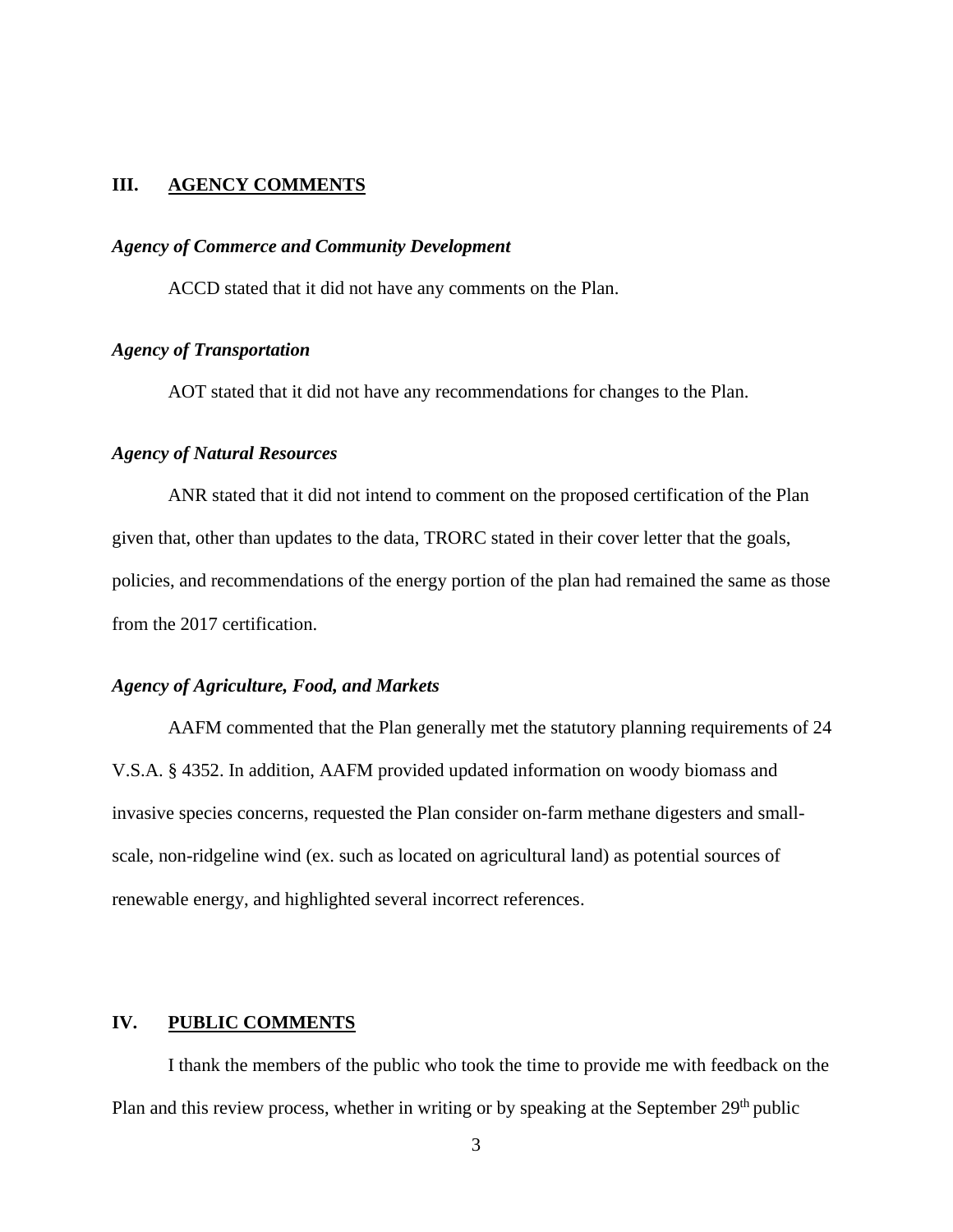hearing. It has been both my duty and privilege to listen to and consider these public comments. This determination decision I am statutorily charged with making affects the lives of the citizens of the Two Rivers-Ottauquechee Regional Commission's service area and I have not undertaken it lightly. What follows is a summary description of the comments the Department received:

Members of the public expressed several concerns regarding how the Plan discusses aspects of siting of renewable generation. In particular, members of the public raised issues around standards for managing the noise generated by wind turbines, the extent to which siting of wind generation should be conducted at the regional versus municipal level, and the method for classifying lands protected from solar development. Public comments also touched on the need to maximize the carbon sequestration of the region's forests.

While most of these comments were not strictly related to the determination I must make today, they highlight the importance of these issues to the residents of the area served by the TRORC. I appreciate and welcome the engagement in both regional and local energy planning.

#### **V. DEPARTMENT OBSERVATIONS**

Act 174 created a new energy planning process in Vermont for regional planning commissions ("RPCs") and municipal planning bodies. Pursuant to this process, an RPC has the option of submitting its duly adopted regional plan to the Commissioner of the Public Service Department for an affirmative determination of compliance with the statutory standards of 24 V.S.A. § 4352. When a regional plan has received an affirmative compliance determination under Section 4352, the Vermont Public Utility Commission is required to afford substantial deference in Section 248 proceedings to the land conservation measures and specific policies

4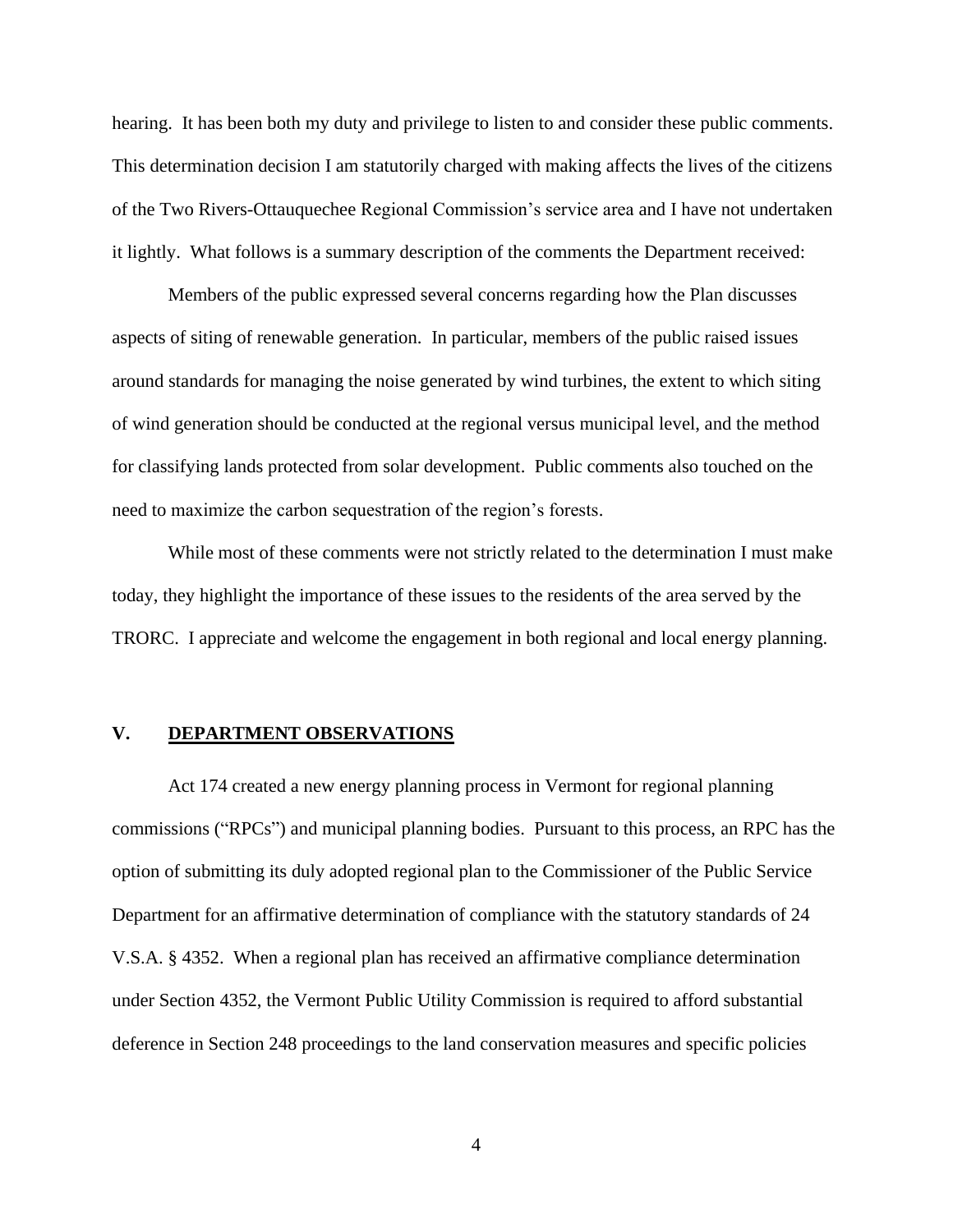contained in such a duly-adopted regional plan when reviewing any proposed electric generation facility in the region covered by that plan.

While a regional plan that has received an affirmative determination of energy planning compliance must be given substantial deference by the Public Utility Commission when reviewing the siting impact of a project, such as under the "orderly development" criterion of Section 248(b)(1), that does not mean that the regional plan automatically or ultimately decides whether a project will receive a Section 248 permit. Rather, a regional plan that has been determined to comply with 24 V.S.A. § 4352 will only serve, as warranted, to inform the several statutory criteria the Commission must apply when considering whether a proposed project should receive a Section 248 permit.

Pursuant to 24 V.S.A. § 4348b(a), regional plans expire every eight years, thereby requiring plan amendments or updates and adoption or readoption at that time, although there may be other circumstances that might cause an RPC to update their plan before the end of the eight year period. Under 24 V.S.A. § 4352(h), an affirmative determination of energy compliance issued remains in effect until either the end of the period for expiration or the plan is readopted. Thus, once a plan has been readopted or expired, the RPC must submit their new plan for determination of compliance with 24 V.S.A. § 4352.

The Department views each iteration of the regional plans and their determination of compliance with 24 V.S.A. § 4352 as an important part of the planning process. Each new plan provides an opportunity to review, update, and reflect changes within the community since the adoption of the previous plan and the energy element. As such, the Department asks that RPCs and municipalities take steps to make updates to the extent possible, ensuring the data, goals, and recommendations reflect current reality of the region. Such updates will prove key to effectively

5